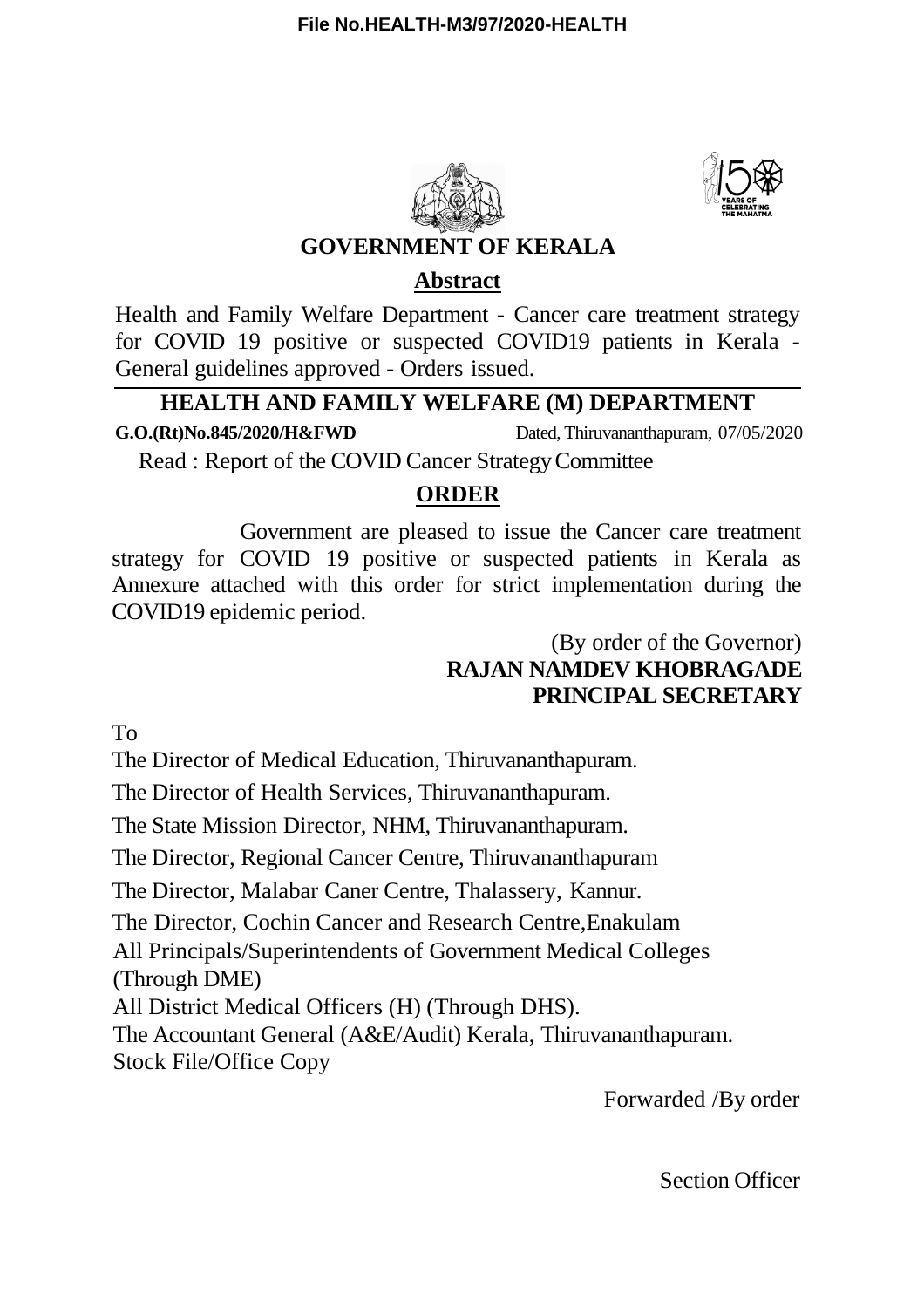#### CANCER TREATMENT STRATEGY FOR COVID 19 POSITIVE OR SUSPECTED PATIENTS IN KERALA

#### **THE ISSUE**

The COVID-19 incidence is marginally on the rise and expected to continue for the coming months. This has affected the inter district travel for patients and the management of noncommunicable diseases including cancer. Influx of Keralites from other states and other countries might change the COVID scenario in the state. Many of them are likely to have cancer or they may be on treatment of cancer.

Cancer care in Kerala is delivered by State Cancer Care Centres (RCC, MCC and CCRC) five Tertiary Cancer Centres attached to Government Medical Colleges and Oncology Units in District hospitals. State Level Cancer Care Centres are non-COVID hospitals. So it may be difficult to treat COVID positive cancer patients in these centres which may affect the routine function. Other cancer care centres which are attached to COVID centers need to adopt strategies to manage COVID suspected cancer patients. It is necessary to have State-wide strategy for caring diagnosed/suspected cancer patients who are COVID positive/symptomatically suspected/in quarantine during the pandemic.

#### **DEFINITIONS**

I. COVID Positive Patient: A Patient who is RT-PCR tested positive II. COVID Suspected Patient:

- a) Patient who is symptomatic for COVID-19 infection
- b) Patient in Quarantine for COVID-19.
- c) Patient residing in COVID-19 high risk area/travel history to high risk area.

#### **GENERAL PRINCIPLES**

1. All COVID positive patients with cancer/undergoing diagnostic evaluation for cancer should be treated in a COVID hospital having cancer care facility (Preferably in MCH) and shall not be referred to Non COVID Cancer centres (RCC, MCC, CCRC)

2. All COVID positive cancer patients should be treated for COVID before initiation/continuation of cancer care. However, a Multi-disciplinary Medi1cal Board (MDMB) decision may be obtained regarding cancer care.

3. All COVID suspected patients will be tested for COVID with RT-PCR/Gene Expert before any cancer evaluation /treatment. This may be done in consultation with COVID Nodal officer in the region

4. Life-threatening cancer emergencies should be carried out in the hospital to which the patient presents, irrespective of COVID status making sure that all universal high-risk infection precautions are taken by all health care workers.

5. Surgical interventions may not be advisable for mild/moderate symptomatic COVID patients except in certain surgical emergency such airway obstruction, bleeding, intestinal obstruction. These procedures carry high risk of mortality and the decision shall be taken case-to-case basis after obtaining written informed consent.

6. Biopsy /Surgery in COVID positive patients may be deferred till patients become COVID negative. This decision shall be taken by MDMB based on the nature of the cancer, possibility of cure, risk involved etc.

7. COVID Suspected patients who require Biopsy /Surgery may be tested by RTPCR/ Gene Expert for COVID and if negative he/she can be taken up for the procedure provided the procedure can't be deferred till the quarantine period is over. If the condition permits, the procedure may be deferred for two weeks with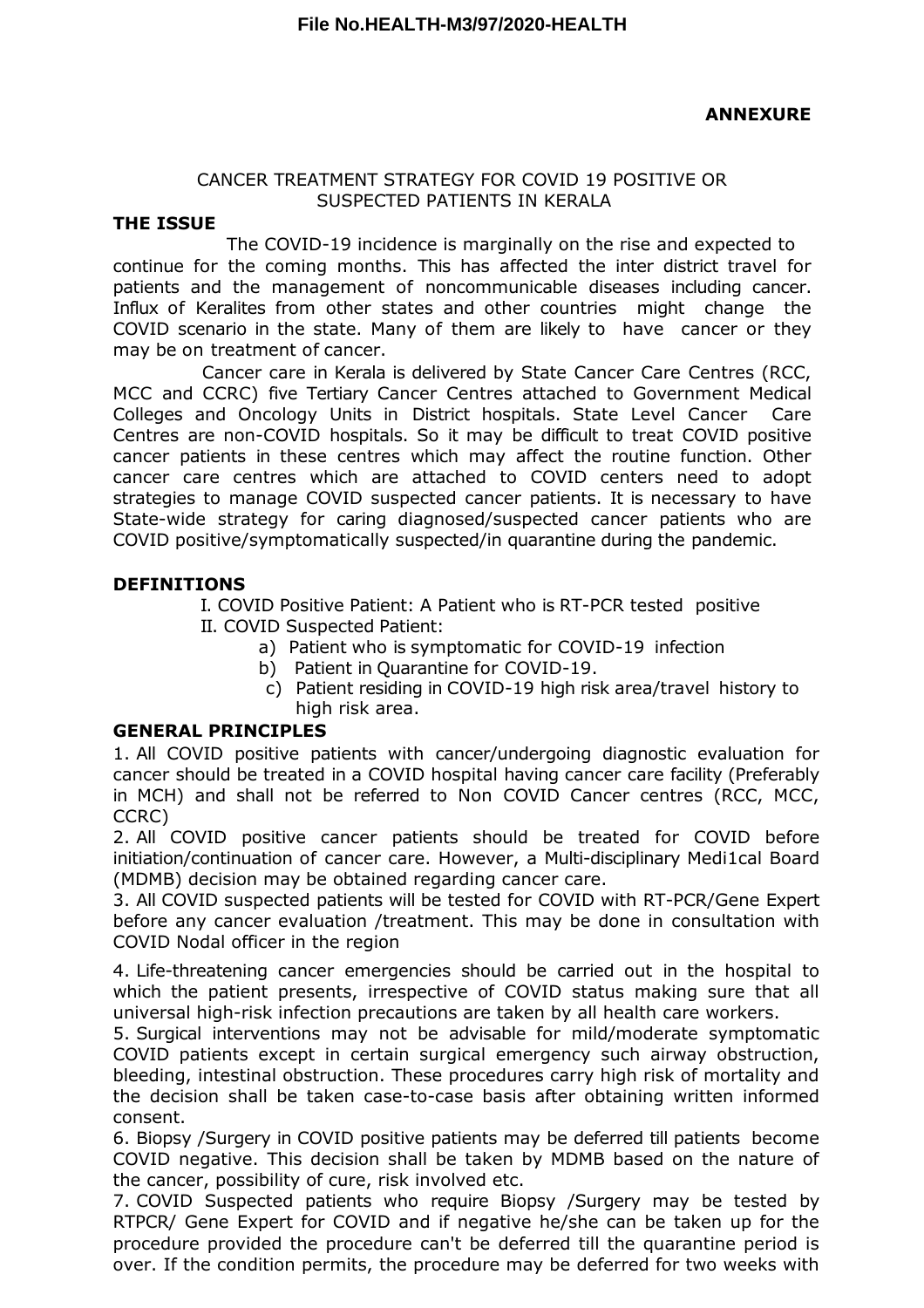home- based observation of patients (as a precaution for 30% false-negative tests).

CANCER TREATMENT STRATEGY FOR COVID POSITIVE /COVID SUSPECT PATIENTS- CANCER CENTRES (NON COVID)

State Level Cancer Care Centres which are non- COVID hospital should have a COVID CARE RECEPTION. It should constitute a Multi-Disciplinary Medical Board (MDMB) incorporating the Multi-Disciplinary Tumor Board of the centre (MDTB) and COVID treating physician from a nearby major COVID treatment centre. A nodal officer may be appointed for co-ordinating the cancer care for COVID positive /suspected patients and the phone number of the COVID CARE RECEPTION may be published. A team of oncologists can be posted under the nodal officer specifically for COVID care if possible.

#### **General Guidelines for Cancer treatment.**

1. All COVID suspected patients requiring cancer treatment/ cancer diagnostic evaluation may be referred to the treatment centre only after prior telephonic appointment preferably by the referring doctor. The institution Nodal officer shall be contacted for the purpose and the phone number and e-mail of the nodal officer shall be published. If a COVID positive patient is to be referred to a cancer centre, in any extreme situation, nodal officer at the cancer centre shall be contacted and only after consultation with the oncology team at the centre, the decision of transferring shall be taken.

2. All COVID suspected patients may be assessed at a COVID CARE RECEPTION. The staff in this unit should have adequate protective measures. At the COVID CARE RECEPTION the cancer and COVID related emergency may be assessed by the oncologist and the COVID treatment physician may be consulted depending on the severity of the symptoms of the patient at assessment. COVID suspected or positive Patients who need emergency oncology care may be treated/ admitted in isolation room at the discretion of the oncologist in COVID CARE RECEPTION and MDMB may be called for.

3. All patients reporting to the OPD may be evaluated with travel and symptom history questionnaire. In case of any suspicion of infection they should be reported to the COVID CARE RECEPTION.

4. The cancer treatment of patients who need emergency care for their COVID positivity may be initiated only after cure of COVID infection.

5. Life4hreatening cancer emergencies should be managed, irrespective of the COVID status by taking universal high-risk infection precautions.

6. Patients who required non-emergency cancer care may be deferred till the resolution of COVID infection and this decision is to be taken in the MDMB on case to case basis.

7. In the COVID CARE RECEPTION Three scenarios are to be considered

- a. If a patient on active cancer treatment becomes COVID positive, he/she shall be referred for COVID treatment. The continuation of cancer care is preferably delayed till patient become COVID negative, which may be decided by MDMB.
- b. COVID suspected patients seeking anticancer treatment needs assessment by the MDMB for the treatment plan.
- c. Patients who turn COVID positive while on follow up can be taken up for COVID treatment at COVID hospital.

8. In cancer centres the COVID patients reed two types of patient care areas.

a. **Isolation ward**— Two or Three rooms for COVID suspected patients who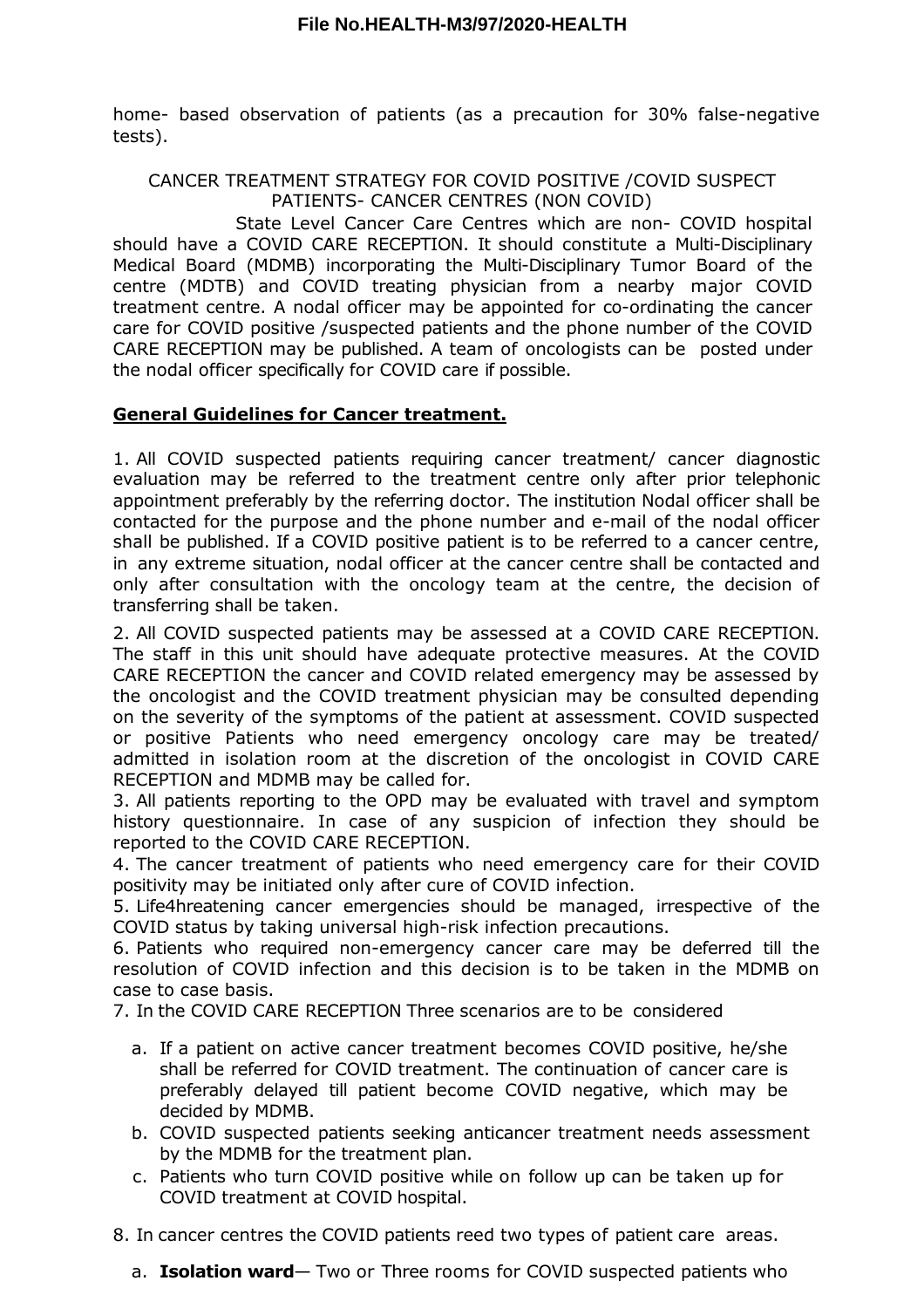need cancer care.

b. **Transient Isolation ward**- one or two beds for preparing the patient to be transferred to COVID hospital

9. A Multi-disciplinary Medical Board (MDMB) shall be constituted in the centre with the nearby COVID centre and an SOP may be made in this regard. The meetings can be direct consultations or virtual meetings depending on the centre.

10. For those COVID patients admitted in district centres/COVID hospitals, cancer centres can provide assistance in cancer treatment if required.

11. Isolation for COVID positive patients who require COVID observation shall be made in a COVID centre.

12. MDMB will decide on the cancer treatment regarding Chemotherapy and Radiation.

13. All such operations should have SOP for surgery, admission, Post-Operative care and discharge. The Medical, Nursing and Paramedical staff involved in such a procedure may be protected against self and hospital contamination based on the SOI.

14. Cancer Centre may conduct medical board meeting /zoom meetings with COVID treating physicians treating their cancer patients with COVID as part of MDMB.

#### **CANCER TREATMENT STRATEGY FOR A CANCER CENTRE ASSOCIATED WITH A COVID HOSPITAL (e.g., MEDICAL COLLEGES, DISTRICT HOSPITALS)**

All MCH and District Hospitals which are now COVID hospitals and have COVID CARE RECEPTION. The oncology wing in such a centre should form a Multi-Disciplinary Medical Board (MDMB) incorporating MDTB and COVID treating physician. A nodal officer may be appointed for co-ordinating the cancer care for COVID positive /suspected and the phone number of the COVID CARE RECEPTION may be published. A team of oncologists can be posted under the nodal officer specifically for COVID care if possible

### **General Guidelines for Cancer treatment.**

1. All positive / suspected COVID patients requiring cancer treatment/ cancer diagnostic evaluation may be referred to the treatment centre only after prior telephonic appointment preferably by the referring doctor.

2. Cancer patients who are on treatment from any centre if tested positive for COVID and is admitted to a district COVID centre, the details of the patient may be informed to the District oncology centre (MCH or District hospital with oncology, facility) for cancer treatment advice,/consultation if required.

3. If a patient on cancer treatment is advised quarantine, then it should be informed to the cancer centre.

4. All COVID Positive/ suspected patients who are referred for cancer treatment/ cancer diagnostic evaluation should be received in COVID CARE RECEPTION.

5. In the COVID Reception, the patient may be evaluated by surgeon/Oncologist for initial cancer assessment.

6. The treatment decision regarding the COVID and Cancer may be taken in a MULTIDISCIPLINARY MEDICAL BOARD (MDMB) and the timing of treatment and procedure if any may be decided by the MDMB.

7. The patient who needs admission for evaluation !treatment may be admitted